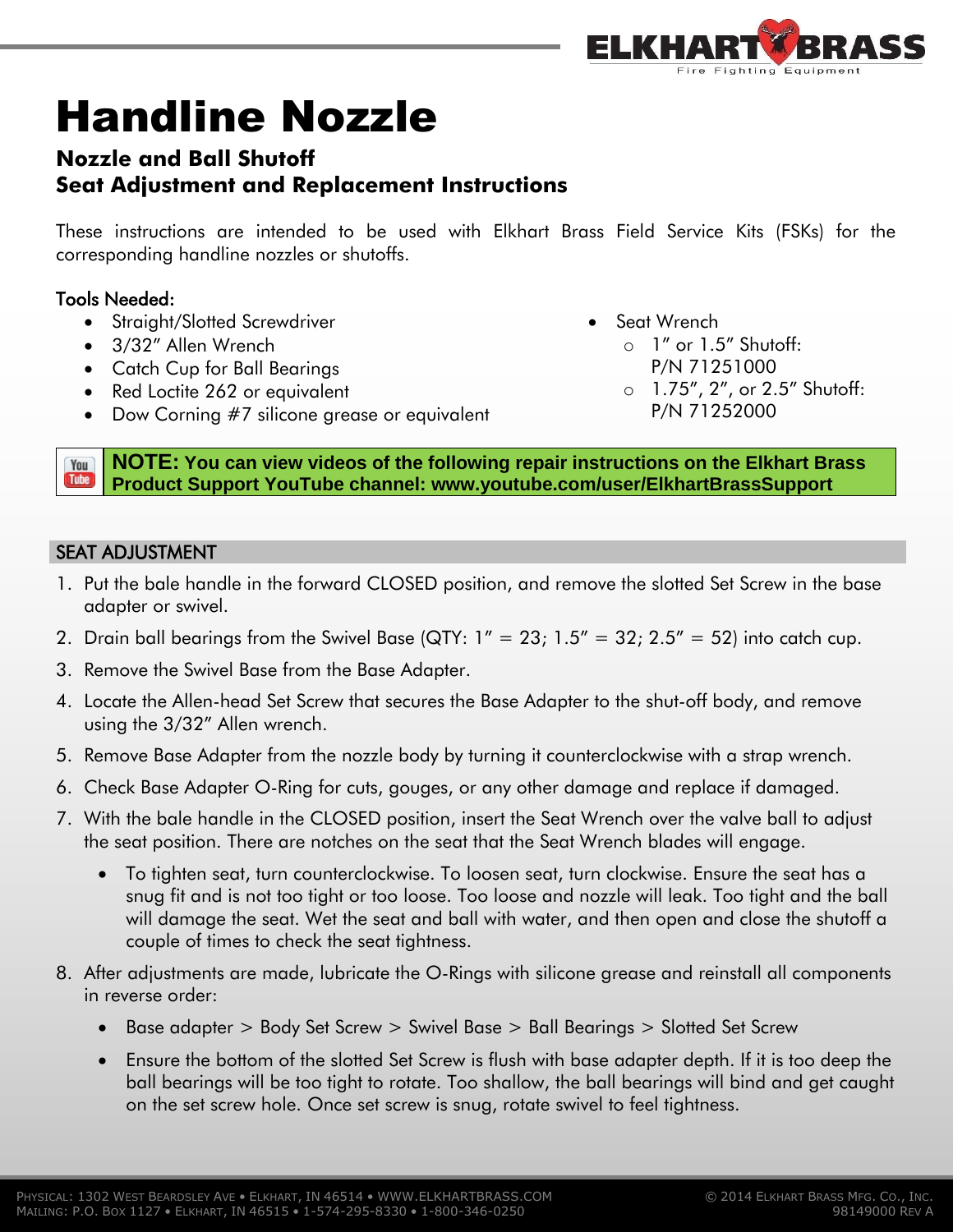

#### SEAT REPLACEMENT – SQUARE DRIVE ACTUATORS

- 1. Follow steps 1-5 from the Seat Adjustment section to fully remove the Base Adapter. Then position the bale handle back and in the OPEN position.
- 2. Unscrew the Pivot Bolt and Actuator Shaft Screw that hold the bale handle onto the nozzle body.
- 3. Replace Pivot Bolt & Pivot Bolt O-Ring with new parts from FSK.
- 4. Remove the valve ball from the shutoff body, and check for damage. Replace if damaged.
	- Note the orientation of the valve ball as it will need to be re-installed in the same way.
- 5. Remove the bale handle Actuator Shaft by driving it through the inside of the shutoff body. Once removed replace the Actuator Shaft & Actuator Shaft O-Ring with new parts from FSK.
	- NOTE: The bale handle will fall free once the actuator shaft is removed. Make sure to note the correct orientation of the bale handle as it will need to be re-assembled in the same way.
- 6. Using a Seat Wrench, remove the seat by turning counterclockwise.
- 7. Lubricate and install new seat O-Ring with silicone base grease, and install new seat into nozzle body by turning clockwise with a Seat Wrench. Take care to not damage the nylon threads of the seat by cross threading it.
	- Screw the seat in far enough to expose a few threads of the shutoff body.
- 8. Position the bale handle in the CLOSED position, with the square cutout over the round hole in the nozzle body, and the round cutout over the threaded hole in the nozzle body.
- 9. Lubricate and install the new Actuator Shaft O-Ring, and install the new Actuator Shaft through the inside of the nozzle body into the square in the bale handle. The Actuator Shaft drive blade should be perpendicular to the waterway.
- 10. Rotate the bale handle to the OPEN position, orient the flat face of the valve ball toward the bale handle, and re-insert the valve ball into the shutoff body by aligning the groove in the valve ball with the drive blade of the Actuator Shaft. This ensures the flat face of the valve ball is positioned toward the seat when the bale is in the CLOSED position.
- 11. Install the new Pivot Bolt through the hole in the bale handle into the shutoff body and valve ball. Secure with red Loctite 262 or equivalent. Tighten until snug.
- 12. Install new Actuator Shaft Screw. Secure with red Loctite 262 or equivalent. Tighten until snug.
- 13. Follow steps 6-8 from the Seat Adjustment section to finish assembling the nozzle.